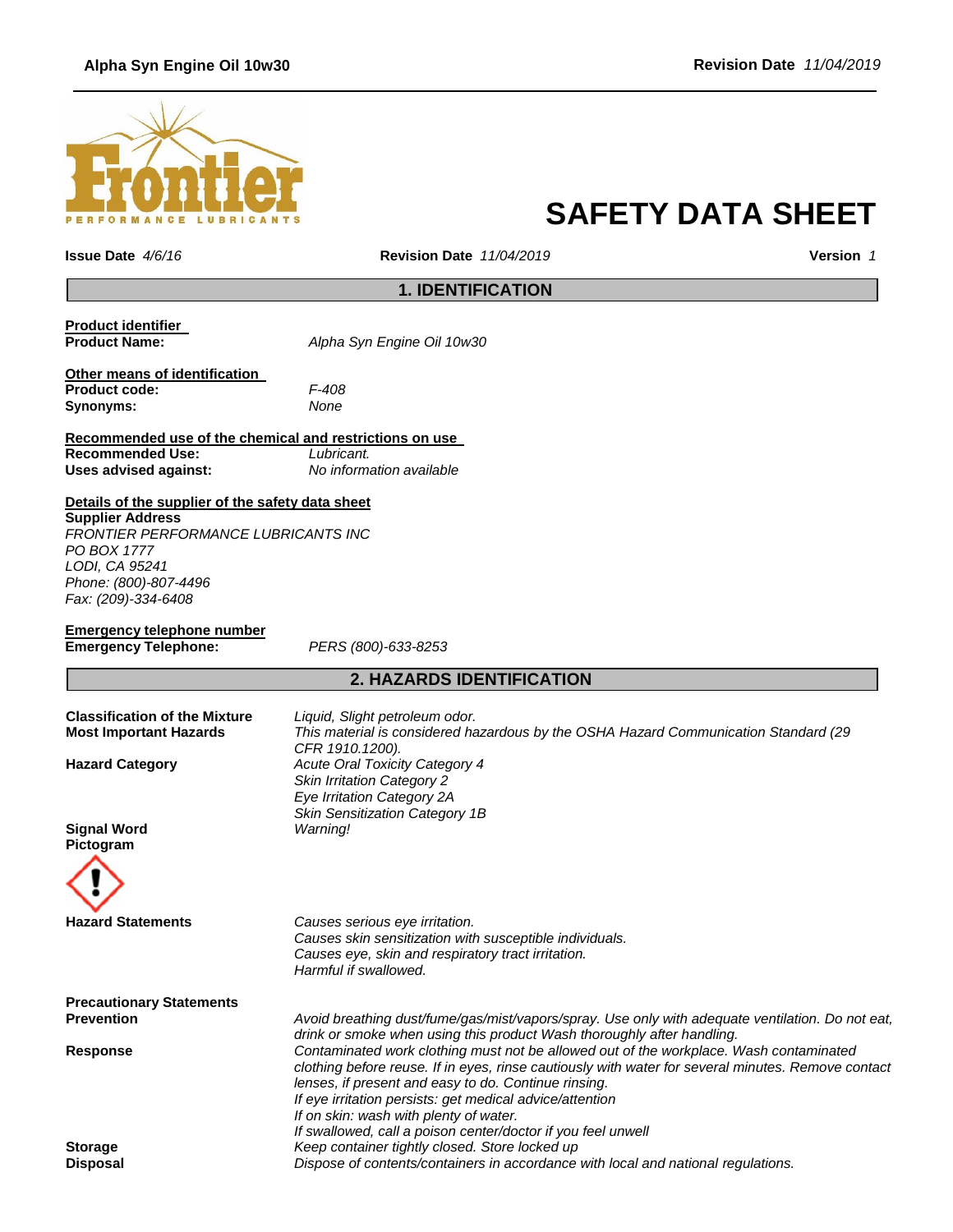| Carcinogenicity: |                                                                                               |
|------------------|-----------------------------------------------------------------------------------------------|
| <b>IARC</b>      | No component of this product present at levels greater than or equal to 0.1% is identified as |
|                  | probable, possible, or confirmed human carcinogen by IARC.                                    |
| <b>OSHA</b>      | No component of this product present at levels greater than or equal to 0.1% is identified as |
|                  | probable, possible, or confirmed human carcinogen by OSHA.                                    |
| <b>NTP</b>       | No component of this product present at levels greater than or equal to 0.1% is identified as |
|                  | probable, possible, or confirmed human carcinogen by NTP                                      |

#### **3. COMPOSITION/INFORMATION ON INGREDIENTS**

| Ingredient                                 | WT <sub>%</sub> | CAS#         |
|--------------------------------------------|-----------------|--------------|
| Distillates, hydrotreated heavy paraffinic | 60-85           | 64742-54-7   |
| Zinc alkyl dithiophosphate                 |                 | Confidential |

*To the knowledge of the supplier, there are no other ingredients in this product that are classified as hazardous.*

| <b>4. FIRST AID MEASURES</b> |                                                                                                     |  |
|------------------------------|-----------------------------------------------------------------------------------------------------|--|
|                              |                                                                                                     |  |
| Eyes                         | Flush eyes with running water for at least 15 minutes. If redness, burning, blurred vision or       |  |
|                              | irritation persists, transport to nearest medical facility for additional treatment.                |  |
| <b>Skin</b>                  | Flush skin with water, wash with soap and water. If irritation occurs, get medical attention.       |  |
|                              | Remove contaminated clothing. Do not reuse clothing until cleaned. If material is injected under    |  |
|                              | the skin, transport to the nearest medical facility for additional treatment. If redness, swelling, |  |
|                              | pain and/or blisters occur, transport to the nearest medical facility for additional treatment.     |  |
| Ingestion                    | Do NOT induce vomiting and obtain medical attention. Have victim rinse mouth out with water. If     |  |
|                              | vomiting occurs spontaneously, keep head below hips to prevent aspiration.                          |  |
| <b>Inhalation</b>            | Remove victim to fresh air and keep at rest in a position comfortable for breathing. If the victim  |  |
|                              | has difficulty breathing or tightness of the chest, is dizzy, vomiting or unresponsive, give oxygen |  |
|                              | with rescue breathing or CPR as required and transport to the nearest medical facility.             |  |

## **5. FIRE-FIGHTING MEASURES**

| <b>Flammable Properties</b><br><b>Base Oil Flash point</b><br><b>Flammable limits in air</b> | >210°C (ASTM D92)<br>N/A                                                                                                                                                                                                                                                                                                                                                                                                                  |
|----------------------------------------------------------------------------------------------|-------------------------------------------------------------------------------------------------------------------------------------------------------------------------------------------------------------------------------------------------------------------------------------------------------------------------------------------------------------------------------------------------------------------------------------------|
| Auto ignition temperature                                                                    | N/A                                                                                                                                                                                                                                                                                                                                                                                                                                       |
| <b>Extinguishing media</b><br>Special firefighting measure                                   | CO <sub>2</sub> , dry chemical, foam, alcohol-resistant foam, water mist<br>Procedures for an oil fire should be utilized. Use self-contained breathing apparatus. Use foam<br>or dry chemical to extinguish fire. Water may be used only to keep surrounding containers cool.<br>Firefighters should wear proper protective equipment and self-contained breathing apparatus<br>with full face piece operated in positive pressure mode. |
|                                                                                              | <b>6. ACCIDENTAL RELEASE MEASURES</b>                                                                                                                                                                                                                                                                                                                                                                                                     |

**Personal Precautions/Procedures:** *Use PPE and ensure adequate ventilation.* 

**Environmental Precautions:** *Should not be released into the environment. Do not contaminate water. Do not flush to surface water or sanitary sewer system.*

**Methods and Materials for Containment/Clean Up:**

*Contain spillage, soak up with non-combustible absorbent material (e.g. sand, earth, diatomaceous earth, vermiculite) and transfer to a container for disposal according to local/national regulations (see section 13).*

## **7. HANDLING AND STORAGE**

**Handling and Storage Precautions** *Avoid heat, open flames, including pilot lights, and strong oxidizing agents. Use explosion-proof ventilation to prevent vapor accumulation. Ground all handling equipment to prevent sparking. Avoid contact with eyes, skin and clothing. Wash thoroughly after handling. Do not eat, drink or smoke when using this product. Have appropriate fire extinguishers and spill clean-up equipment in or near storage area.*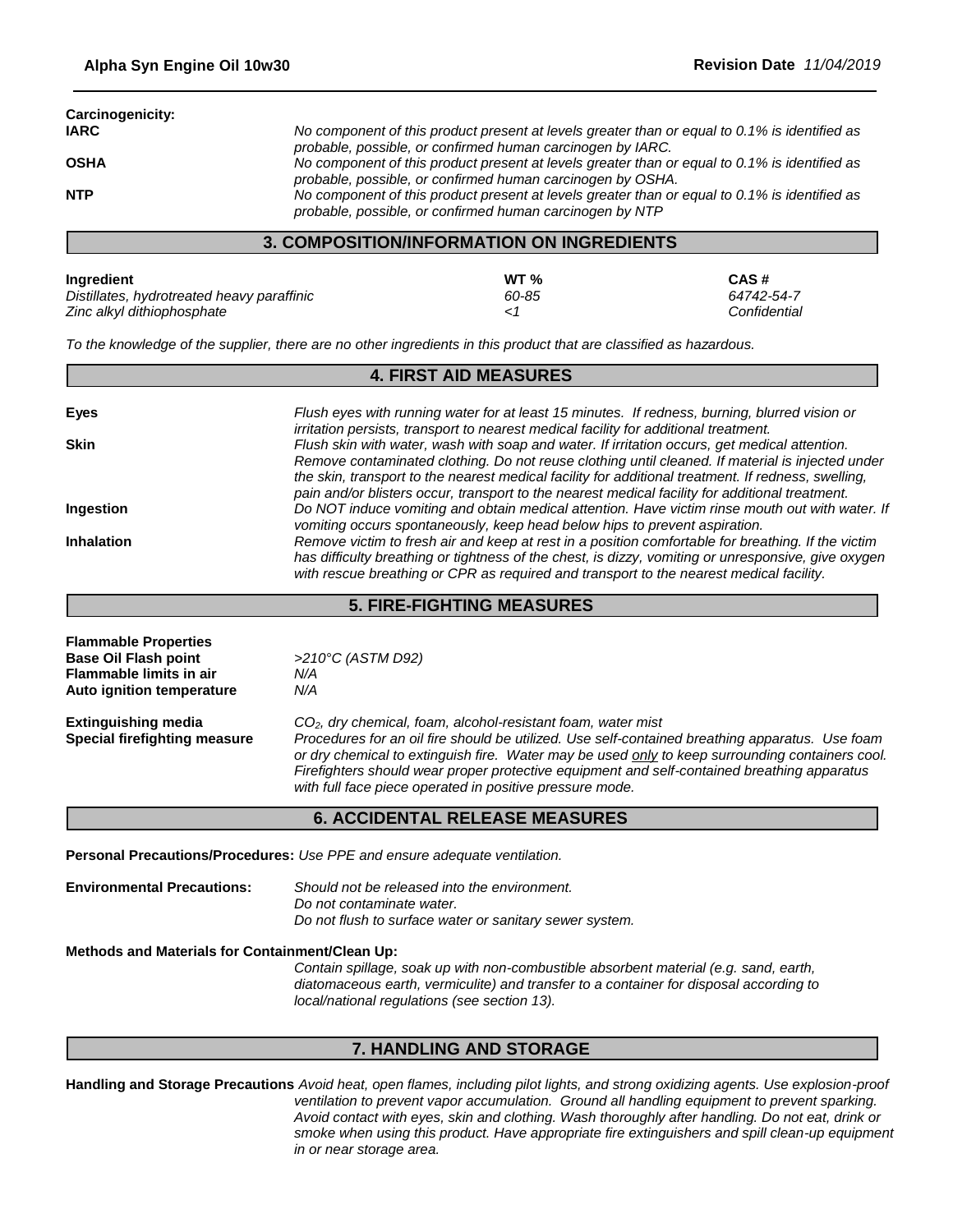## **8. EXPOSURE CONTROLS/PERSONAL PROTECTION**

| <b>Engineering Controls</b>     | Use adequate ventilation to keep vapors and mists of this material below applicable standards.<br>Recommended work place control parameters - based on mineral oil ACGIH TWA 5 mg/m <sup>3</sup> .                                                                                                                         |
|---------------------------------|----------------------------------------------------------------------------------------------------------------------------------------------------------------------------------------------------------------------------------------------------------------------------------------------------------------------------|
| <b>Respiratory Protection</b>   | If engineering controls do not maintain airborne concentrations to a level which is adequate to<br>protect worker health, an approved respirator must be worn. Respirator selection, use and<br>maintenance should be in accordance with the requirements of the OSHA Respiratory Protection<br>Standard, 29 CFR 1910.134. |
| <b>Skin Protection</b>          | Use protective clothing that is chemically resistant to this product. Acceptable materials for<br>gloves and aprons are: neoprene, nitrile rubber or viton.                                                                                                                                                                |
| <b>Eye Protection</b>           | Use safety glasses or goggles. Have suitable eye wash water available.                                                                                                                                                                                                                                                     |
| <b>Other/General Protection</b> | For mists and vapors: Air purifying, organic vapor cartridge, NIOSH approved respirator. Use<br>self-contained breathing apparatus for environments with unknown concentrations or emergency<br>situations.                                                                                                                |

## **9. PHYSICAL AND CHEMICAL PROPERTIES**

| Color:                | Amber/Brown    | Vapor Pressure:             | N/A          | <b>Solubility in Water:</b> | Insoluble     |
|-----------------------|----------------|-----------------------------|--------------|-----------------------------|---------------|
| Appearance:           | .iauid         | % Volatile by Volume:       | N/A          | <b>Evaporation Rate</b>     | N/A           |
| Odor:                 | Characteristic | Vapor Density (air $= 1$ ): | N/A          | (Butyl Acetate = 1):        | ن م           |
| <b>Boiling Point:</b> | N/A            | <b>Reactivity in Water:</b> | Non-reactive | <b>Specific Gravity:</b>    | $0.80 - 0.91$ |

## **10. STABILITY AND REACTIVITY**

| Stability                       | Stable                               |
|---------------------------------|--------------------------------------|
| Conditions to avoid             | Sources of ignition.                 |
| Incompatibility                 | Strong oxidizing or reducing agents. |
| <b>Decomposition Products</b>   | Oxides of Carbon and Hydrogen.       |
| <b>Hazardous Polymerization</b> | Will not occur.                      |
|                                 |                                      |

## **11. TOXICOLOGICAL INFORMATION**

| <b>Likely Routes of Exposure</b><br><b>Potential Health Effects</b> | Inhalation, skin, eyes and ingestion.                                                                                       |
|---------------------------------------------------------------------|-----------------------------------------------------------------------------------------------------------------------------|
| Eye Effects                                                         | Can cause irritation, redness, burns, and tissue destruction.                                                               |
| <b>Skin Effects</b>                                                 | Can cause inflammation, and significant irritation.                                                                         |
| <b>Oral Effects</b>                                                 | Gastrointestinal tract irritation, nausea, and vomiting if swallowed.                                                       |
| <b>Inhalation Effects</b>                                           | May cause respiratory tract irritation.                                                                                     |
| <b>Chronic Health Effects</b>                                       | No data available to indicate product or components present in mixture are chronic health<br>hazards.                       |
| <b>Mutagenicity</b>                                                 | Negative                                                                                                                    |
| <b>Carcinogenicity</b>                                              | None anticipated                                                                                                            |
| <b>Reproductive Effects</b>                                         | Negative.                                                                                                                   |
| Teratogenicity                                                      | Negative.                                                                                                                   |
| Sensitization                                                       | See section 2                                                                                                               |
| Toxicological Data                                                  | $ATE$ oral is $>2,000$ mg/kg<br>ATE dermal is $> 4,000$ mg/kg<br>ATE inhalation (mist/aerosol) is estimated at 2.2 mg/L/4 h |

## **12. ECOLOGICAL INFORMATION**

*Not classified due to inadequate data available on this mixture. Highly recommend avoidance of release to the environment.*

#### **13. DISPOSAL CONSIDERATIONS**

*Avoid release to the environment. Dispose in a safe manner in accordance with national, state and local regulations. Not a RCRA hazardous waste if uncontaminated. If "used" RCRA criteria must be determined. Dispose of container by recycling or if permitted incineration.*

## **14. TRANSPORT INFORMATION**

**Proper Shipping Name** *PETROLEUM LUBRICATING OIL; NOT REGULATED AS A HAZARDOUS MATERIAL FOR TRANSPORTATION UNDER 49 CFR.*

**Shipping Class** *65*